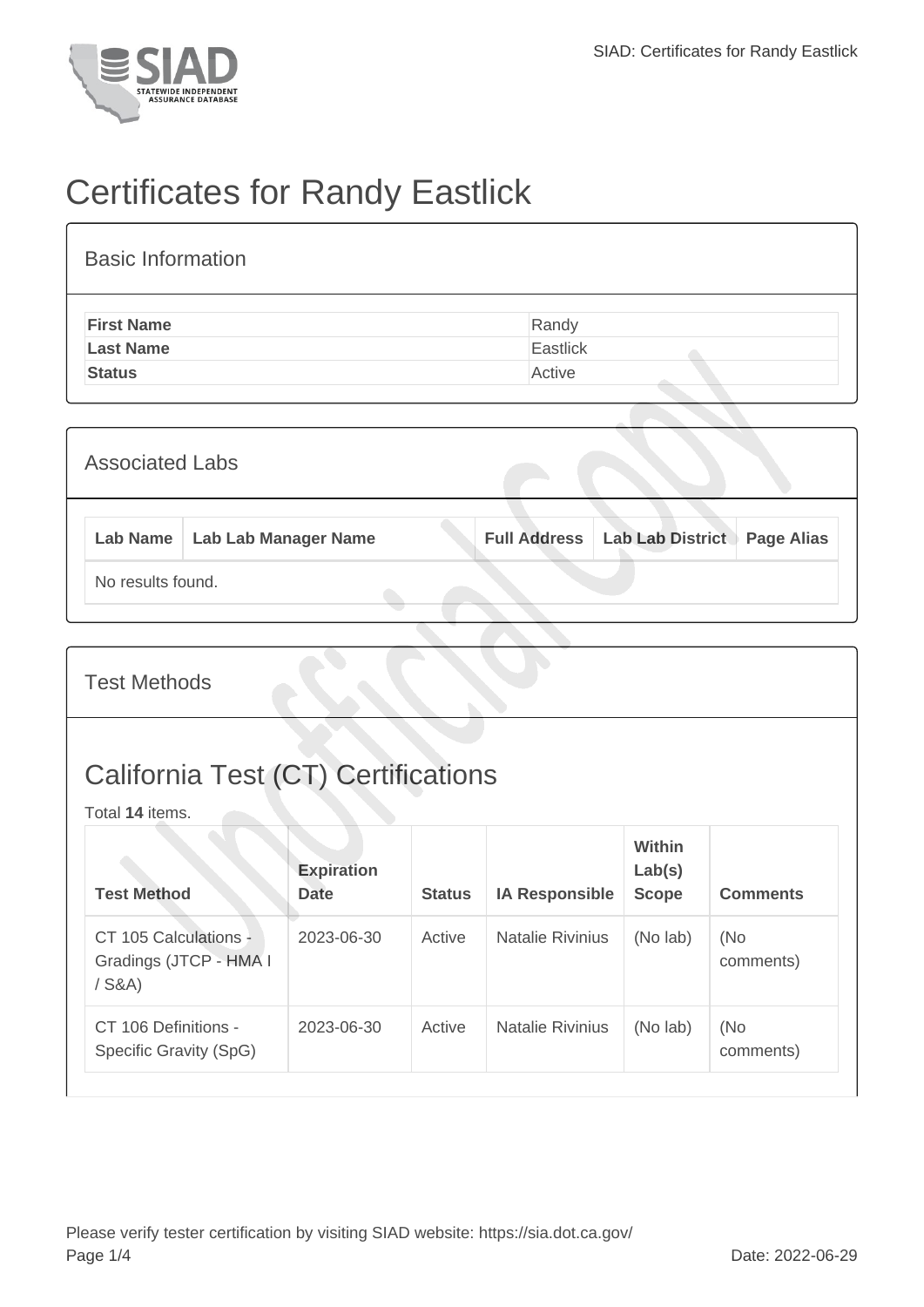

| <b>Test Method</b>                                                                   | <b>Expiration</b><br><b>Date</b> | <b>Status</b>  | <b>IA Responsible</b>   | Within<br>Lab(s)<br><b>Scope</b> | <b>Comments</b>   |
|--------------------------------------------------------------------------------------|----------------------------------|----------------|-------------------------|----------------------------------|-------------------|
| CT 125 AGG Sampling -<br><b>AGGREGATES (JTCP -</b><br><b>HMA I / S&amp;A)</b>        | 2022-03-25                       | <b>Expired</b> | <b>Natalie Rivinius</b> | (No lab)                         | (No<br>comments)  |
| CT 125 BIT Sampling -<br><b>BITUMINOUS</b>                                           | 2021-03-25                       | <b>Expired</b> | Natalie Rivinius        | (No lab)                         | (No<br>comments)  |
| CT 125 GEN Sampling -<br><b>GENERAL</b>                                              | 2021-03-25                       | Expired        | <b>Natalie Rivinius</b> | (No lab)                         | (No)<br>comments) |
| CT 125 HMA Sampling -<br>HMA (JTCP - HMA I)                                          | 2022-03-25                       | <b>Expired</b> | <b>Natalie Rivinius</b> | (No lab)                         | (No<br>comments)  |
| CT 201 Sample<br>Preparation - Soil and<br>Aggregates (JTCP -<br><b>S&amp;A</b> )    | 2023-06-30                       | Active         | <b>Natalie Rivinius</b> | (No lab)                         | (No)<br>comments) |
| CT 202 Sieve analysis -<br>Fine and Coarse<br>Aggregates (JTCP -<br><b>S&amp;A</b> ) | 2018-04-03                       | <b>Expired</b> | <b>Natalie Rivinius</b> | (No lab)                         | (No)<br>comments) |
| CT 216 Relative<br>Compaction - Soils and<br>Aggregates (JTCP -<br><b>S&amp;A</b> )  | 2018-04-03                       | Expired        | <b>Natalie Rivinius</b> | (No lab)                         | (No)<br>comments) |
| CT 217 Sand Equivalent<br>$(JTCP - S&A)$                                             | 2018-04-03                       | <b>Expired</b> | <b>Natalie Rivinius</b> | (No lab)                         | (No)<br>comments) |
| CT 226 Moisture Content<br>- Soils and Aggregates<br>$(JTCP - S&A)$                  | 2018-04-03                       | <b>Expired</b> | <b>Natalie Rivinius</b> | (No lab)                         | (No)<br>comments) |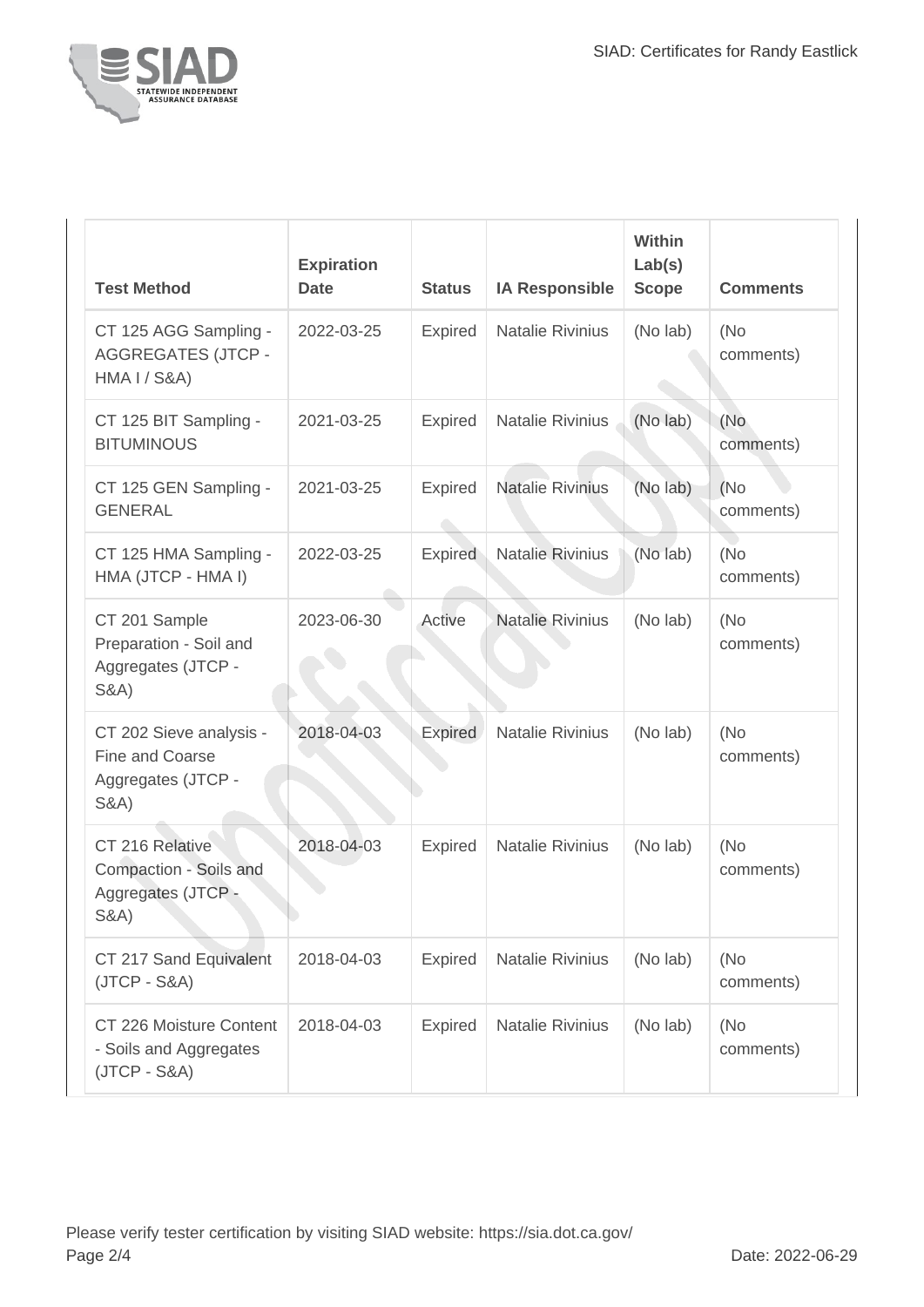

| <b>Test Method</b>                              | <b>Expiration</b><br><b>Date</b> | <b>Status</b>  | <b>IA Responsible</b>   | Within<br>Lab(s)<br><b>Scope</b> | <b>Comments</b>  |
|-------------------------------------------------|----------------------------------|----------------|-------------------------|----------------------------------|------------------|
| CT 231 Relative<br>Compaction - Nuclear<br>Gage | 2021-03-15                       | <b>Expired</b> | <b>Natalie Rivinius</b> | (No lab)                         | (No<br>comments) |
| CT 375 AC Density by<br><b>Nuclear Gage</b>     | 2021-03-15                       | <b>Expired</b> | <b>Natalie Rivinius</b> | (No lab)                         | (No<br>comments) |
| CT 382 AC Content by<br>Ignition Oven           | 2018-04-03                       | <b>Expired</b> | <b>Natalie Rivinius</b> | (No lab)                         | (No<br>comments) |

## AASHTO/ASTM Proficiencies

Total **8** items.

| <b>Test Method</b>                                                                     | <b>Expiration</b><br><b>Date</b> | <b>Status</b>  | <b>IA Responsible</b>   | <b>Within</b><br>Lab(s)<br><b>Scope</b> | <b>Comments</b> |
|----------------------------------------------------------------------------------------|----------------------------------|----------------|-------------------------|-----------------------------------------|-----------------|
| <b>AASHTO T11 Sieve</b><br>Analysis (Washing) -<br>Fine Aggregates (JTCP)<br>$-HMA I)$ | 2018-04-03                       | Expired        | Natalie Rivinius        | (No lab)                                | (No comments)   |
| <b>AASHTO T27 Sieve</b><br>Analysis - Fine and<br>Coarse Aggregates<br>(JTCP - HMA I)  | 2018-04-03                       | <b>Expired</b> | <b>Natalie Rivinius</b> | (No lab)                                | (No comments)   |
| AASHTO T176 Sand<br>Equivalent (JTCP -<br>HMA I)                                       | 2018-04-03                       | <b>Expired</b> | <b>Natalie Rivinius</b> | (No lab)                                | (No comments)   |